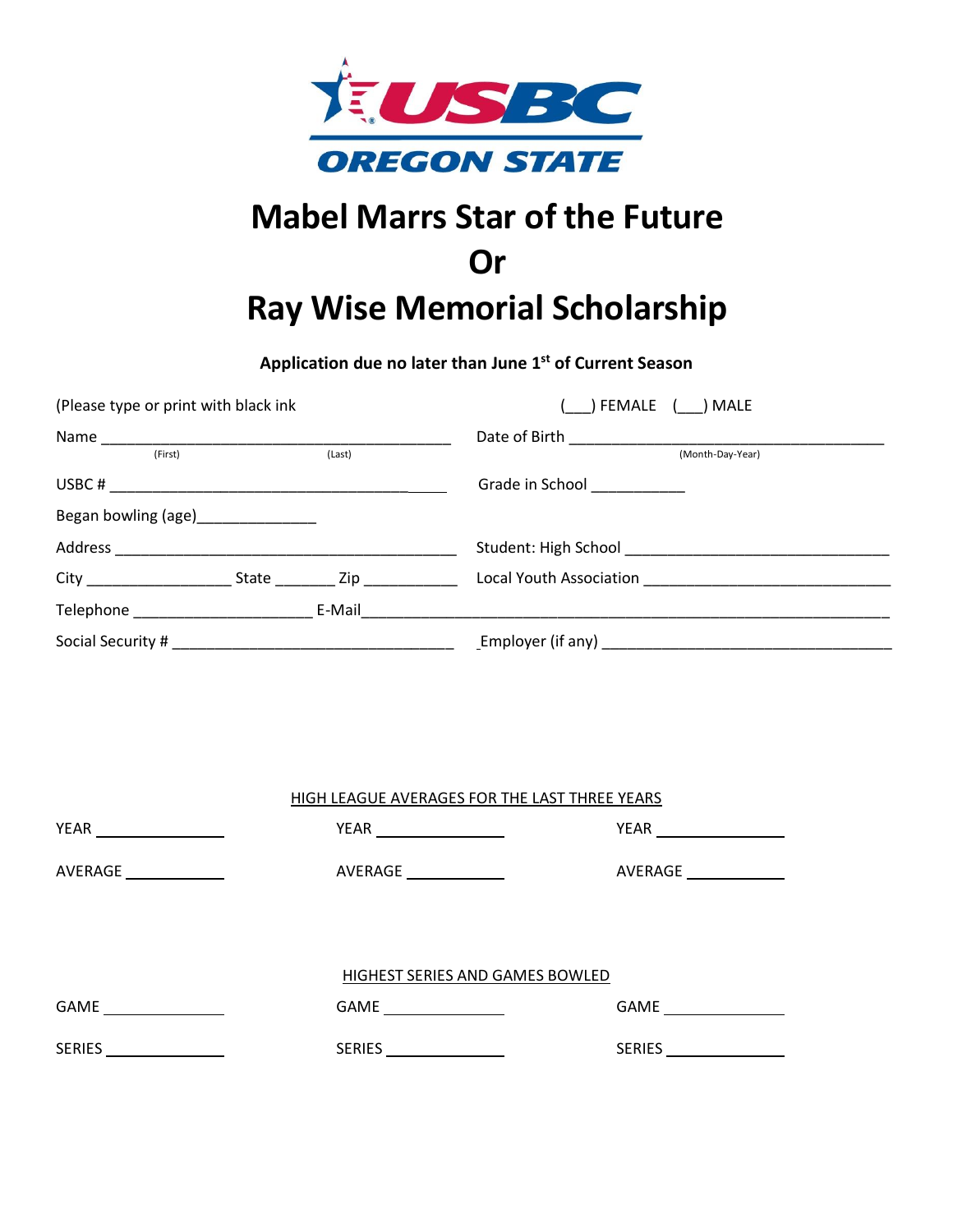#### IF POSSIBLE - DO A YEAR BY YEAR ACHIEVEMENT SUMMARY

(Local/State/Regional etc. - all achievements)

| <u>Year</u> | Score |
|-------------|-------|
|             |       |
|             |       |
|             |       |
|             |       |
|             |       |
|             |       |
|             |       |
|             |       |

#### OTHER SPECIAL BOWLING AWARDS OR HONORS

**YEAR** 

#### SPECIAL AWARDS OTHER THAN BOWLING

#### FUTURE EDUCATIONAL PLANS AND GOALS